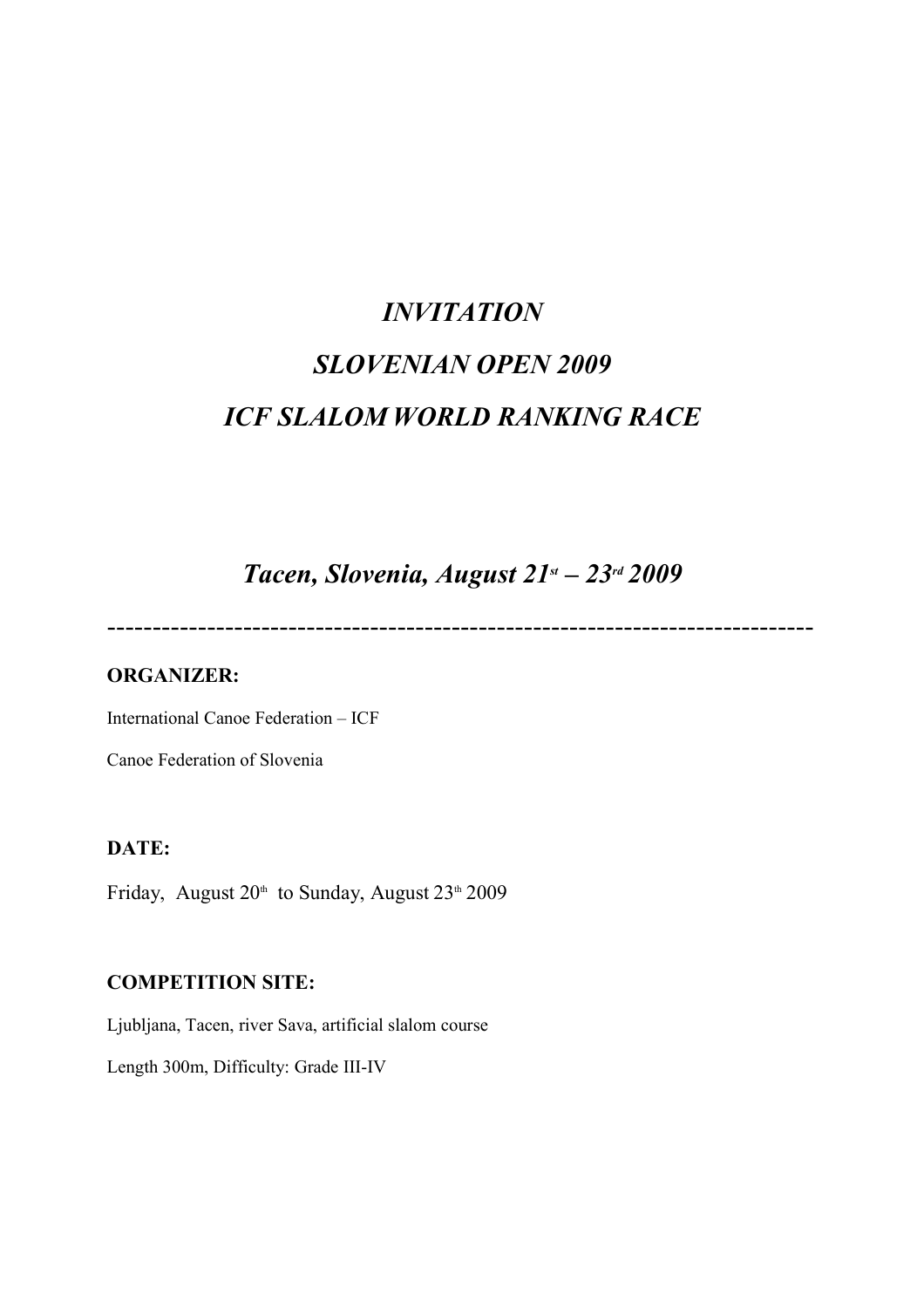## CATEGORIES:

K-1 men, K-1 women, C-1 men, C-1 women, C-2 men

6 boats per category and nation for ICF ranking race. There will be an open category. Teams can enter extra boats, but the total number of the boats can not exceed 90 K-1m, 55 C-1m, 55 K-1w, 30 C-2.

#### COMPETITION RULES:

ICF Slalom Racing Competition Rules

### ENTRIES AND INFORMATIONS:

Canoe Federation of Slovenia

Celovska 25, 1000 Ljubljana

SLOVENIA

tel/fax:  $+386/12396612$ 

e-mail: kajak.zveza@siol.net

web: www.kajak-zveza.si

#### ENTRIES DEADLINE:

Nominal entries: August 7<sup>th</sup> 2009

Entries for ICF ranking race must be done thru the ICF online entries system.